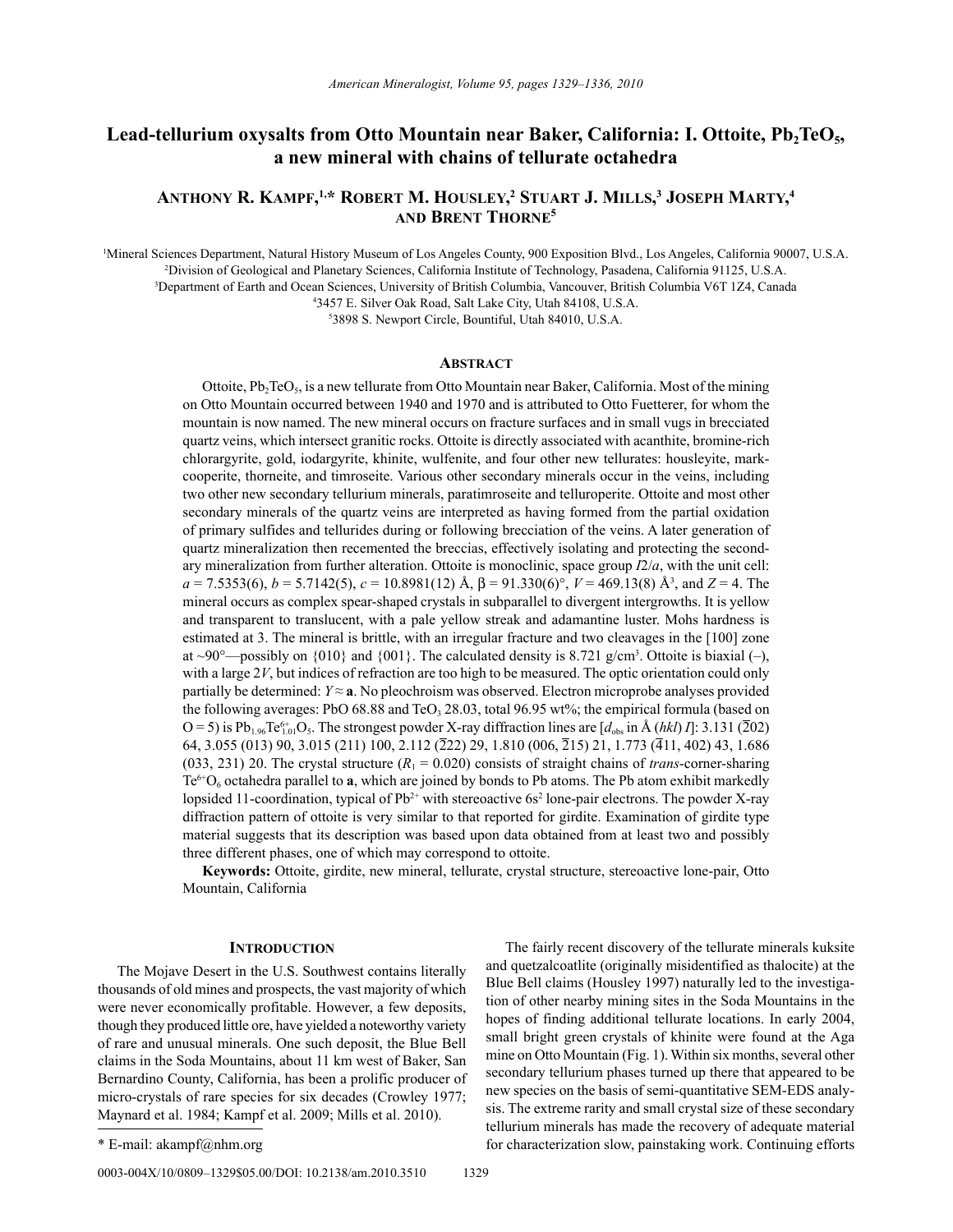have now yielded a total of seven new species, and additional possibly new phases remain under study.

This paper, the first in a series on the secondary tellurium minerals of Otto Mountain, describes the new mineral species ottoite, provides background information on the geology and mining history of the area, and discusses the paragenesis and mineral associations. Ottoite is named for the locality, Otto Mountain. The new mineral and name have been approved by the Commission on New Minerals, Nomenclature and Classification of the International Mineralogical Association (IMA 2009-063). Five cotype specimens are deposited in the Natural History Museum of Los Angeles County, catalog numbers 62511, 62512, 62528, 62529, and 62530.

## **GeoloGy And mininG histoRy**

What is now shown as Otto Mountain on USGS maps (Fig. 2) is actually a hill about 2.5 km across, about 2.5 km northwest of Baker, California. It is considered part of the Soda Mountains. The geology in this part of the Soda Mountains has been mapped in considerable detail by Grose (1959). Otto Mountain consists largely of granitic rocks (granodiorite and quartz diorite), but has small roof pendants of carbonates on the southeast ridge and a gneiss complex on the northeast side extending over the top of the mountain. Stratigraphically above the gneiss near the northeast base, more carbonate is exposed. Grose (1959) considered the gneiss to be Precambrian and the carbonate to also be "old." He



**fiGuRe 1.** Otto Mountain viewed from the southeast. The adit at the base of the mountain at the center is the Aga mine.



**FIGURE** 2. Portion of the 7.5 min USGS topographic map of the Baker quadrangle showing the locations of the Aga mine (aka. Otto mine) and Bird Nest drift.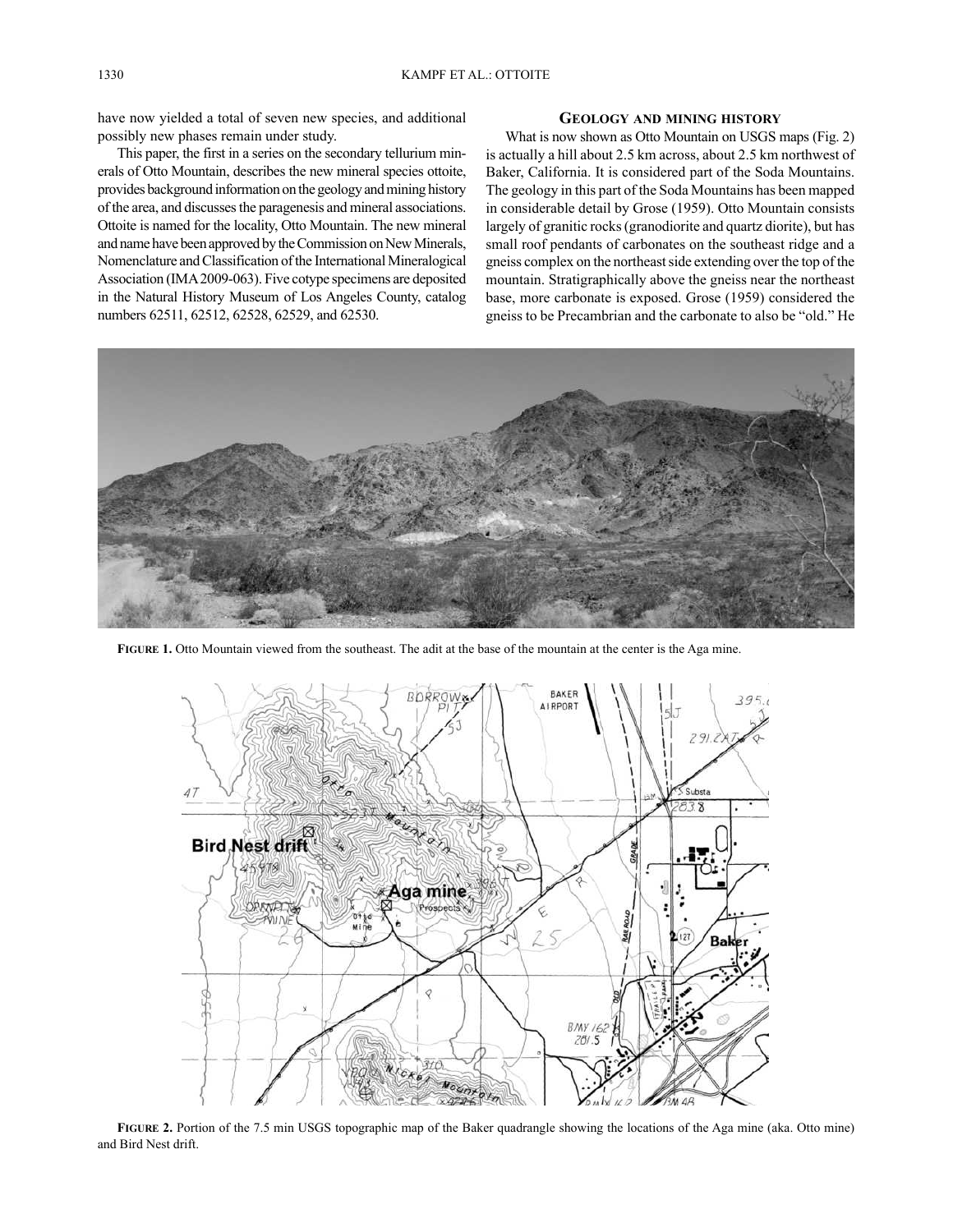also considered the granitic rocks to be pre-Tertiary in age and later workers (e.g., Walker and Wardlaw 1989) suggest they date to  $\sim$ 100 Ma.

The granitic rocks on the southwest side of the mountain are cut by a small group of sub-parallel quartz veins that generally trend northwest-southeast. Individual quartz veins are rarely over half a meter in thickness, but some can be traced for over 200 m, and they are conspicuous in outcrop in many places.

The most recent mining history of the area appears to have started in 1940 when Otto Fuetterer, for whom the mountain is now named, filed six claims named Good Hope 1–6. A short time later, A.G. Andrews (AGA) filed adjacent claims named Aga 1–20. Sometime after 1950, Fuetterer became sole owner of all of the claims, continuing to work them and ship small amounts of ore until his death around 1970.

Today, about two dozen workings of various sizes can be found on Otto Mountain, with adits ranging in length from about a meter to 300 m. The quartz veins have scattered areas containing up to a few percent sulfides or calcite as small blebs, usually <5 cm across, disseminated in the quartz, but no sulfide ore body was ever encountered. The most prominent working is an adit on the south side of Otto Mountain labeled "Aga Mine" on the USGS 15 min Baker quadrangle map and "Otto Mine" on the 7.5 min map. It was here that khinite and other secondary tellurium minerals were first noted by one of the authors (R.M.H.) in January of 2004. In June 2004, one of the other authors (J.M.) found secondary tellurium minerals in a short drift about 0.7 km northwest of the aforementioned site. This site was dubbed the Bird Nest drift by J.M.

The name ottoite, given for the locality name, also indirectly honors Otto Fuetterer, and rightfully so, for without his considerable efforts in exposing the unusual mineralization in the quartz veins on the mountain, ottoite and at least six other new secondary tellurium minerals would not have been discovered.

#### **OCCURRENCE**

Ottoite was found at the Aga mine (35° 16.399′N 116° 05.665′W) on Otto Mountain, ~2 km northwest of Baker, San Bernardino County, California, U.S.A., and in the Bird Nest drift on the southwest flank of Otto Mountain 0.7 km northwest of the Aga mine (35° 16.606′N 116° 05.956′W).

Ottoite is rare and occurs on fracture surfaces and in small vugs in quartz veins. Species observed in direct association with the new mineral include acanthite, bromine-rich chlorargyrite, gold, iodargyrite, khinite, wulfenite, and four other new minerals: housleyite  $[Pb_6CuTe_4O_{18}(OH)_2]$  (IMA2009-024; Kampf et al. 2010b), markcooperite  $[Pb_2( UO_2)TeO_6]$  (IMA2009-045; Kampf et al. 2010c), thorneite  $[Pb_6(Te_2O_{10})(CO_3)Cl_2(H_2O)]$  [IMA2009-023; Kampf et al. (2010a)], and timroseite  $[Pb_2Cu_5^{2+}(Te^{6+}O_6)_2(OH)_2]$ [IMA2009-064; Kampf et al. (2010d)]. Other species identified in the assemblages include: anglesite, atacamite, boleite, brochantite, burckhardtite, calcite, caledonite, celestine, cerussite, chalcopyrite, chrysocolla, devilline, diaboleite, fluorite, fornacite, galena, goethite, hessite, jarosite, kuranakhite, linarite, malachite, mimetite, mottramite, munakataite, murdochite, muscovite, perite, phosphohedyphane, plumbojarosite, pyrite, schieffelinite, vanadinite, vauquelinite and two other new minerals: paratimroseite  $[Pb_2Cu_4^{2+}(Te^{6+}O_6)_2(H_2O)_2]$  [IMA2009-065; Kampf et al. (2010d)] and telluroperite  $[Pb_3Te^{4+}O_4Cl_2]$  [IMA2009-044;

Kampf et al. (2010e)]. Other potentially new species are still under investigation.

In addition to the secondary tellurium minerals, quite a large number of mineral species occur in the quartz veins of Otto Mountain. It thus becomes even more interesting to try to understand the paragenesis. Several field observations seem relevant:

(1) Individual sulfide blebs in the quartz are generally well separated and rarely exceed 2 cm in diameter, and the same can be said for primary calcite crystals. The sulfide blebs can consist of pure galena, pyrite, or chalcopyrite, or combinations of two or more of these. Hessite (Ag2Te) can occur with the sulfides or as sub-millimeter isolated grains in the quartz. Sub-millimeter grains of free gold are occasionally seen. Sphalerite has only been found in one small section of the quartz veins and one single grain of tetradymite has been observed.

(2) The quartz veins themselves have been highly brecciated and in many cases contain open space between the fragments. A later generation of quartz recements the breccias and in many cases heals fracture surfaces with a new layer of quartz.

(3) Khinite frequently occurs within millimeters of unoxidized galena.

(4) Khinite also frequently occurs embedded in the late-stage clear quartz.

(5) Primary sulfides and khinite can both be found in rocks exposed in surface outcrops.

From the above observations we infer that the secondary tellurium minerals, as well as the other secondary minerals, formed in a multitude of local micro-environments that resulted from the partial oxidation of the primary sulfides during or following brecciation of the veins. The Te would have been provided by the oxidation of hessite and perhaps other, as yet unrecognized, tellurides. The later generation of quartz mineralization then recemented the breccias, effectively isolating and protecting from further alteration the delicate secondary minerals, as well as the remaining sulfides.

#### **physicAl And opticAl pRopeRties**

The mineral occurs as complex spear-shaped crystals, elongate on **a**, in subparallel to divergent intergrowths up to about 0.5 mm long (Fig. 3). The complex shape of the crystals, consisting of numerous indistinct and often rounded forms, and the necessity to split the crystals into small fragments for single-crystal work made it impossible to conduct a morphological study using an optical goniometer. Using the SHAPE crystal drawing program (Dowty 2008) to simulate the morphologies of the more distinct crystals in SEM images (Fig. 4), allowed the determination of the likely crystal forms: {110}, {111}, {102}, {102}, {011},  ${011}$ , and  ${111}$  (Fig. 5). Merohedral twinning is indicated by structure analysis (see below).

Ottoite is yellow and transparent to translucent, with a pale yellow streak and adamantine luster. It is nonfluorescent. The Mohs hardness is estimated at 3. The mineral is brittle, with an irregular fracture and two cleavages in the [100] zone at  $\sim 90^{\circ}$  possibly on {010} and {001}. The density could not be measured because it is greater than those of available highdensity liquids and there is insufficient material for physical measurement. The density calculated for the empirical formula is 8.721 g/cm<sup>3</sup> and for the ideal formula 8.805 g/cm<sup>3</sup>.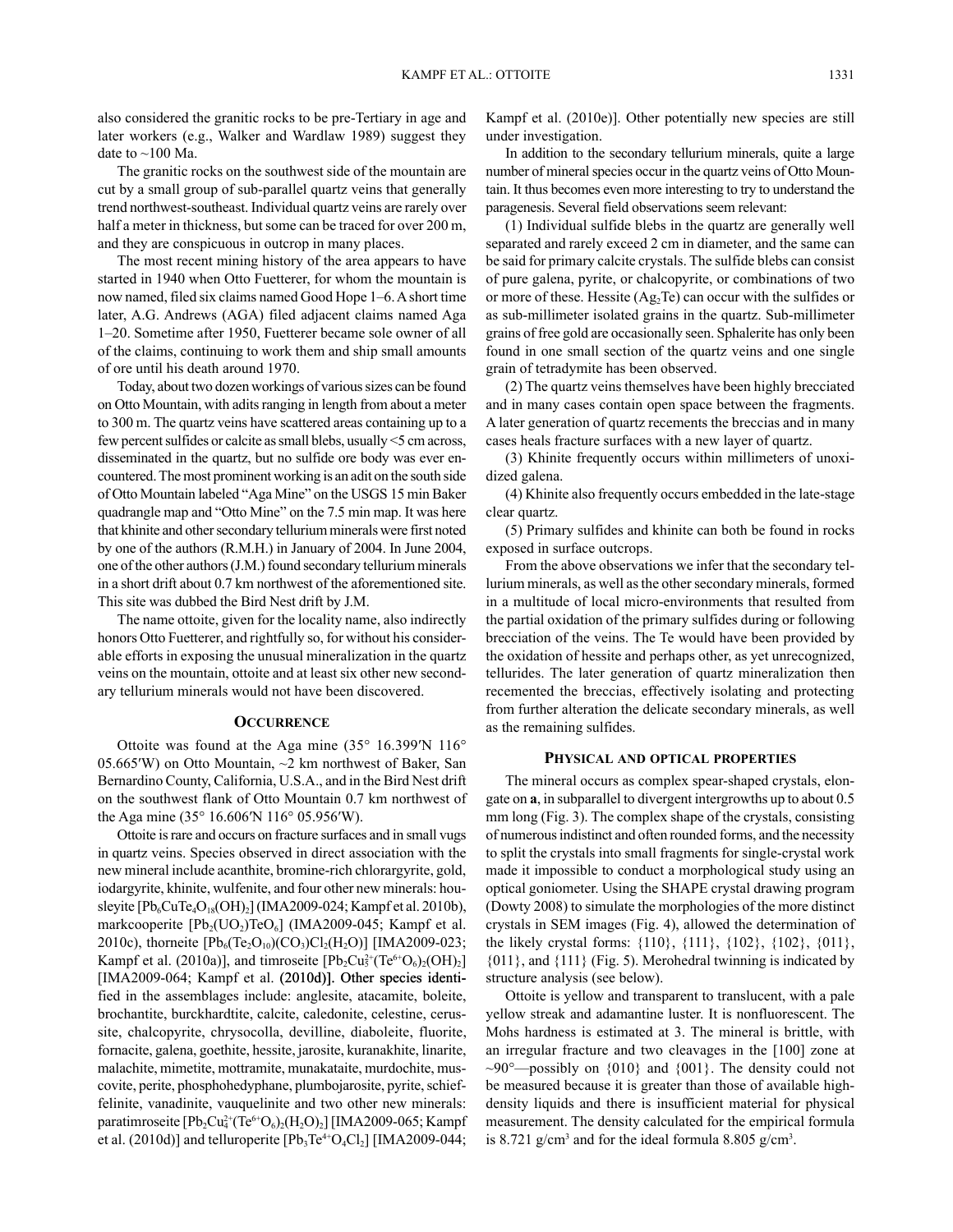

**fiGuRe 3.** Backscatter SEM image of ottoite crystals (FOV 350 µm).



**fiGuRe 4.** Backscatter SEM image of ottoite crystals (FOV 50 µm).

The indices of refraction exceed those of available index fluids. The Gladstone-Dale relationship (Mandarino 1981) predicts  $n_{av}$  = 2.258 based on the empirical formula. Orthoscopic and conoscopic optical examination using a Leitz Ortholux I polarizing microscope equipped with a Supper spindle stage showed ottoite to be biaxial (–), with a large 2*V*. The poor quality of the conoscopic figure did not permit accurate determination of 2*V* or observation of the dispersion. The optic orientation could only partially be determined:  $Y \approx a$ . No pleochroism was observed.

In dilute HCl, ottoite immediately decomposes, turning opaque white, expanding, and leaving an insoluble crystalline residue of  $PbCl<sub>2</sub>$  (cotunnite).

#### **chemistRy**

Five chemical analyses carried out using a JEOL8200 electron microprobe (WDS mode, 15 kV, 10 nA, 20 µm beam diameter) at the Division of Geological and Planetary Sciences, California Institute of Technology, provided the averages (and ranges): PbO  $68.88$  ( $68.27-69.74$ ) and TeO<sub>3</sub> 28.03 (27.78–28.19), total 96.95 (96.05–97.88) wt%. No other elements were detected in EDS analyses. Elements Cl, S, Cr, Cu, Bi, and U were below the microprobe detection limits. Note that the crystals are prone to electron beam damage. This and sample porosity contributes to the low analytical total, even though we used the mildest analytical conditions feasible. This problem of sample instability in the electron beam appears to be common in tellurates (cf. Grundler et al.



**fiGuRe 5.** Crystal drawing of ottoite in non-standard orientation with **a** vertical (clinographic projection).

2008; Mills et al. 2008, 2009b, 2010). The structure determination and bond valence considerations (see below) indicate the absence of OH,  $H<sub>2</sub>O$ , and  $CO<sub>2</sub>$  in ottoite.

The empirical formula (based on  $O = 5$ ) is  $Pb_{1.96}Te_{1.01}^{6+}O_5$ . The simplified formula (based on  $O = 5$ ) is  $Pb_2TeO_5$ , which requires PbO 71.77 and TeO<sub>3</sub> 28.23, total 100.00 wt%.

## **X-RAy cRystAlloGRAphy And stRuctuRe deteRminAtion**

Both powder and single-crystal X-ray diffraction data were obtained on a Rigaku R-Axis Spider curved imaging plate microdiffractometer utilizing monochromatized Mo*K*α radiation. The powder data presented in Table 1 show good agreement with the pattern calculated from the structure determination.

The selection of a crystal fragment suitable for structure determination was challenging because all crystals occur in complex subparallel to divergent intergrowths and/or twins. Composite crystals were carefully split into smaller fragments and screened under crossed-polarizers and by collecting orientation frames on the diffractometer. The first crystal fragment on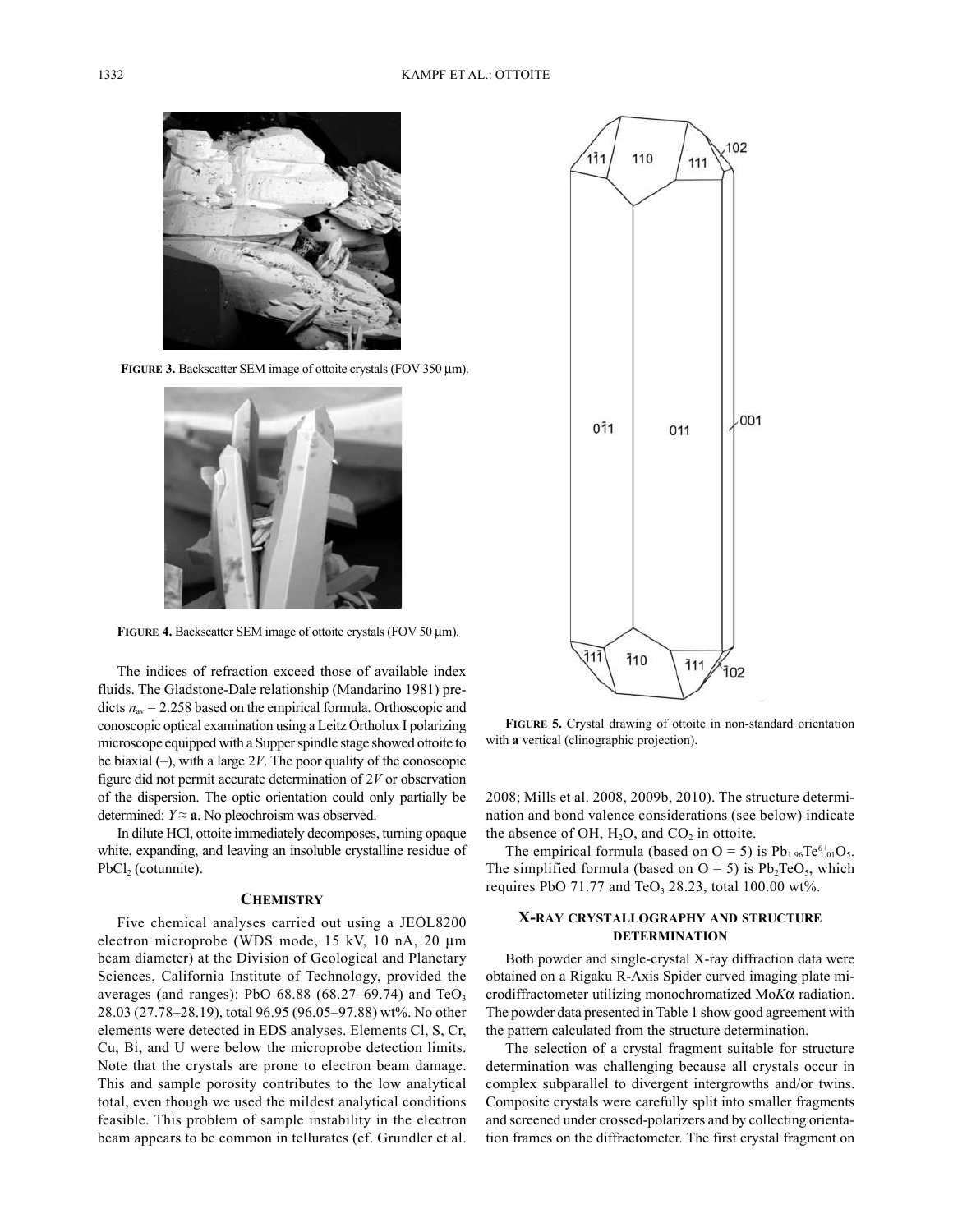which structure data were collected measured  $80 \times 45 \times 40$  µm. Examination of the frames revealed no obvious evidence of twinning; however, weak satellite peaks were observed, indicating the presence of a small, slightly misaligned second crystal. The initial cell obtained,  $a = 13.099(3)$ ,  $b = 5.714(1)$ ,  $c = 7.520(2)$ Å,  $β = 123.80(3)°$ , matched that of synthetic Pb<sub>2</sub>TeO<sub>5</sub>, whose structure was solved and refined in space group *Cc* from powder data using the Rietveld method by Wedel et al. (1998).

The Rigaku CrystalClear software package was used for processing of the structure data, including the application of an empirical absorption correction. The SHELXL-97 software (Sheldrick 2008) was used, with neutral atom scattering factors, for the refinement of the structure. Our initial attempt to refine the structure based upon the atomic coordinates and space group of Wedel et al. (1998) yielded  $R_1 = 0.034$  and  $wR_2 = 0.078$ for 751 reflections with  $F_0 > 4\sigma F$ ; however, the anisotropic displacement parameters (ADPs) for two of the O atoms had non-positive definite values and the other O atoms exhibited very anisotropic shape.

Statistical analysis of the data using Platon (Speck 2001) and Rigaku XPlain space group tools suggested the transformed cell  $(a_{\text{new}} = c_{\text{old}}, b_{\text{new}} = b_{\text{old}}, c_{\text{new}} = -a_{\text{old}} - c_{\text{old}})$ :  $a = 7.52, b = 5.71$ ,  $c = 10.90$  Å, and  $\beta = 91.3^{\circ}$ , in the space group *I2/a*. After reintegration of the reflections and processing of the data, the structure was solved by direct methods using SIR92 (Altomare et al. 1994). The location of all atoms was straightforward and provided a structure virtually identical to our first attempt, but with improved *R* values ( $R_1 = 0.028$  and w $R_2 = 0.076$  for 414 reflections with  $F_{o} > 4\sigma F$ ) and no anomalous ADPs; however, there were numerous systematic absence violations. After unsuccessful attempts to refine the structure in other space groups, our conclusion was that the space group violations were probably due to merohedral twinning.

**Table 1.** X-ray powder diffraction data for ottoite

|                                                                                           | ין נייי          |                   |                |                        |  |
|-------------------------------------------------------------------------------------------|------------------|-------------------|----------------|------------------------|--|
| $I_{\rm obs}$                                                                             | $d_{\text{obs}}$ | $d_{\text{calc}}$ | $I_{calc}$     | hkl                    |  |
| 4                                                                                         | 5.060            | 5.068             | 6              | 011                    |  |
| 64                                                                                        | 3.131            | 3.133             | 53             | $\overline{2}02$<br>₩  |  |
| 90                                                                                        | 3.055            | 3.071             | 4              | 202                    |  |
|                                                                                           |                  | 3.068             | 100            | 013<br>₩               |  |
| 100                                                                                       | 3.015            | 3.011             | 95             | ₩<br>211               |  |
| 19                                                                                        | 2.871            | 2.862             | 41             | ₩<br>020               |  |
| 19                                                                                        | 2.186            | 2.187             | 21             | 204<br>₩               |  |
| 29                                                                                        | 2.112            | 2.113             | 40             | 222<br>₩               |  |
|                                                                                           |                  | 2.094             | 4              | $22\overline{2}$       |  |
| 21                                                                                        | 1.810            | 1.817             | 13             | 006                    |  |
|                                                                                           |                  | 1.808             | 24             | $\overline{2}$ 15<br>₩ |  |
| 43                                                                                        | 1.773            | 1.773             | 26             | 411<br>₩               |  |
|                                                                                           |                  | 1.770             | 11             | 402                    |  |
| 13                                                                                        | 1.739            | 1.738             | 19             | ₩<br>224               |  |
| 20                                                                                        | 1.686            | 1.689             | 21             | ₩<br>033               |  |
|                                                                                           |                  | 1.680             | 21             | ₩<br>231               |  |
| $\overline{7}$                                                                            | 1.568            | 1.567             | $\overline{7}$ | 404<br>₩               |  |
| 8                                                                                         | 1.533            | 1.534             | 15             | ₩<br>026               |  |
| 12                                                                                        | 1.504            | 1.506             | 12             | ₩<br>422               |  |
| 3                                                                                         | 1.429            | 1.431             | 5              | ₩<br>040               |  |
| 6                                                                                         | 1.385            | 1.386             | 9              | ₩<br>217               |  |
| 18                                                                                        | 1.372            | 1.374             | 11             | ₩<br>424               |  |
|                                                                                           |                  | 1.370             | 10             | 415<br>₩               |  |
| 4                                                                                         | 1.352            | 1.348             | 9              | $\overline{2}35$<br>₩  |  |
| 6                                                                                         | 1.333            | 1.334             | 8              | $\overline{4}31$<br>₩  |  |
| 6                                                                                         | 1.301            | 1.302             | 9              | 242<br>₩               |  |
| calculated from the cructal structure using<br>hasod upon poak hojahts. L<br>$M$ otoc $l$ |                  |                   |                |                        |  |

*Notes*: *I*obs based upon peak heights. *I*calc calculated from the crystal structure using Powder Cell (Kraus and Nolze 1996).  $d_{\text{sub}}$  based on the cell refined from the powder data (\*) using UnitCell (Holland and Redfern 1997). Refined cell: *a* = 7.5446(9), *b* = 5.7243(5), *c* = 10.9051(14) Å, β = 91.241(9)°, and *V* = 470.85(6) Å3 .

Further attempts to isolate an untwinned fragment, yielded a  $45 \times 35 \times 10$  µm fragment that exhibited no obvious reflections violating the *I*2/*a* space group absences. Refinement of the structure from this data provided  $R_1 = 0.020$  and  $wR_2 = 0.048$ for 427 reflections with  $F_0 > 4\sigma F$ . All ADPs were reasonable and only three relatively weak reflections were found to violate the space group absences. The details of the data collection and the final structure refinement are provided in Table 2. The final atomic coordinates and displacement parameters are in Table 3. Selected interatomic distances are listed in Table 4 and bond valences in Table 5. Note that structure factors and CIF data are on deposit<sup>1</sup>.

## **descRiption of the stRuctuRe**

The structure (Figs. 6 and 7) consists of straight chains of *trans*corner-sharing  $Te^{6+}O_6$  octahedra parallel to **c**, which are joined by bonds to Pb atoms. The  $Te^{6+}O_6$  octahedron is relatively regular with O-Te-O angles ranging from 87.6 to 92.4°, but exhibits significant octahedral elongation in the direction of the chain, probably in response to repulsion between adjacent Te<sup>6+</sup> cations. The Pb atom exhibits markedly lopsided coordination to 11 O atoms (Fig. 8), due the  $6s<sup>2</sup>$  lone-electron-pair effect typically exhibited by  $Pb<sup>2+</sup>$ (e.g., Moore 1988; Cooper and Hawthorne 1994; Kharisun et al. 1997; Mills et al. 2009a). In fact, the Pb atoms in the structures of all seven recently discovered new minerals from Otto Mountain exhibit this effect. The bond-valence analysis (Table 5) clearly indicates the absence of OH and  $H_2O$  in the structure.

<sup>1</sup> Deposit item AM-10-042, structure factors and CIF. Deposit items are available two ways: For a paper copy contact the Business Office of the Mineralogical Society of America (see inside front cover of recent issue) for price information. For an electronic copy visit the MSA web site at http://www.minsocam.org, go to the American Mineralogist Contents, find the table of contents for the specific volume/issue wanted, and then click on the deposit link there.

**Table 2.** Data collection and structure refinement details for ottoite

| Diffractometer                       | Rigaku R-Axis Spider with curved imaging plate     |
|--------------------------------------|----------------------------------------------------|
| X-ray radiation/power                | $Mofα (λ = 0.71075 Å)/50 kV, 40 mA$                |
| Temperature                          | 298(2) K                                           |
| Formula                              | Pb <sub>2</sub> TeO <sub>5</sub>                   |
| Space group                          | 12/a                                               |
| Unit-cell dimensions                 | $a = 7.5353(6)$ Å                                  |
|                                      | $b = 5.7142(5)$ Å                                  |
|                                      | $c = 10.8981(12)$ Å                                |
|                                      | $\beta = 91.330(6)$ °                              |
| Ζ                                    | 4                                                  |
| Volume                               | 469.13(8) $\AA$ <sup>3</sup>                       |
| Density (for ideal formula)          | 8.806 g/cm <sup>3</sup>                            |
| Absorption coefficient               | $77.696$ mm <sup>-1</sup>                          |
| F(000)                               | 1024                                               |
| Crystal size                         | $0.045$ mm $\times$ 0.035 mm $\times$ 0.010 mm     |
| $\theta$ range                       | 4.03° to 27.49°                                    |
| Index ranges                         | $-8 \le h \le 9, -7 \le k \le 7, -14 \le l \le 14$ |
| Reflections collected/unique         | 4774/535 $[R_{\text{int}} = 0.0431]$               |
| Reflections with $F_0 > 4 \sigma F$  | 427                                                |
| Completeness to $\theta$ = 27.50°    | 99.4%                                              |
| Max, and min, transmission           | 0.5105 and 0.1278                                  |
| Refinement method                    | Full-matrix least-squares on $F^2$                 |
| Parameters refined                   | 40                                                 |
| GoF                                  | 1.072                                              |
| Final R indices $[F_0 > 4 \sigma F]$ | $R_1 = 0.020$ , w $R_2 = 0.048$                    |
| R indices (all data)                 | $R_1 = 0.027$ , w $R_2 = 0.051$                    |
| Largest diff. peak/hole              | 0.945/-1.874 $e/\AA$ <sup>3</sup>                  |

*Notes:*  $R_{\text{int}} = \sum |F_0^2 - F_0^2(\text{mean})| / \sum [F_0^2]$ . GoF =  $S = \{\sum [w(F_0^2 - F_0^2)^2]/(n - p)\}^{1/2}$ .  $R_1 = \sum |F_0|$  $-|F_c||\Sigma|F_o|$ .  $wR_2 = \{\Sigma[w(F_o^2 - F_c^2)^2]/\Sigma[w(F_o^2)^2]\}^{1/2}$ .  $w = 1/[\sigma^2(F_o^2) + (aP)^2 + bP]$  where *a* is 0.0160, *b* is 1.9903, and *P* is  $[2F_c^2 + \text{Max}(F_o^2, 0)]/3$ .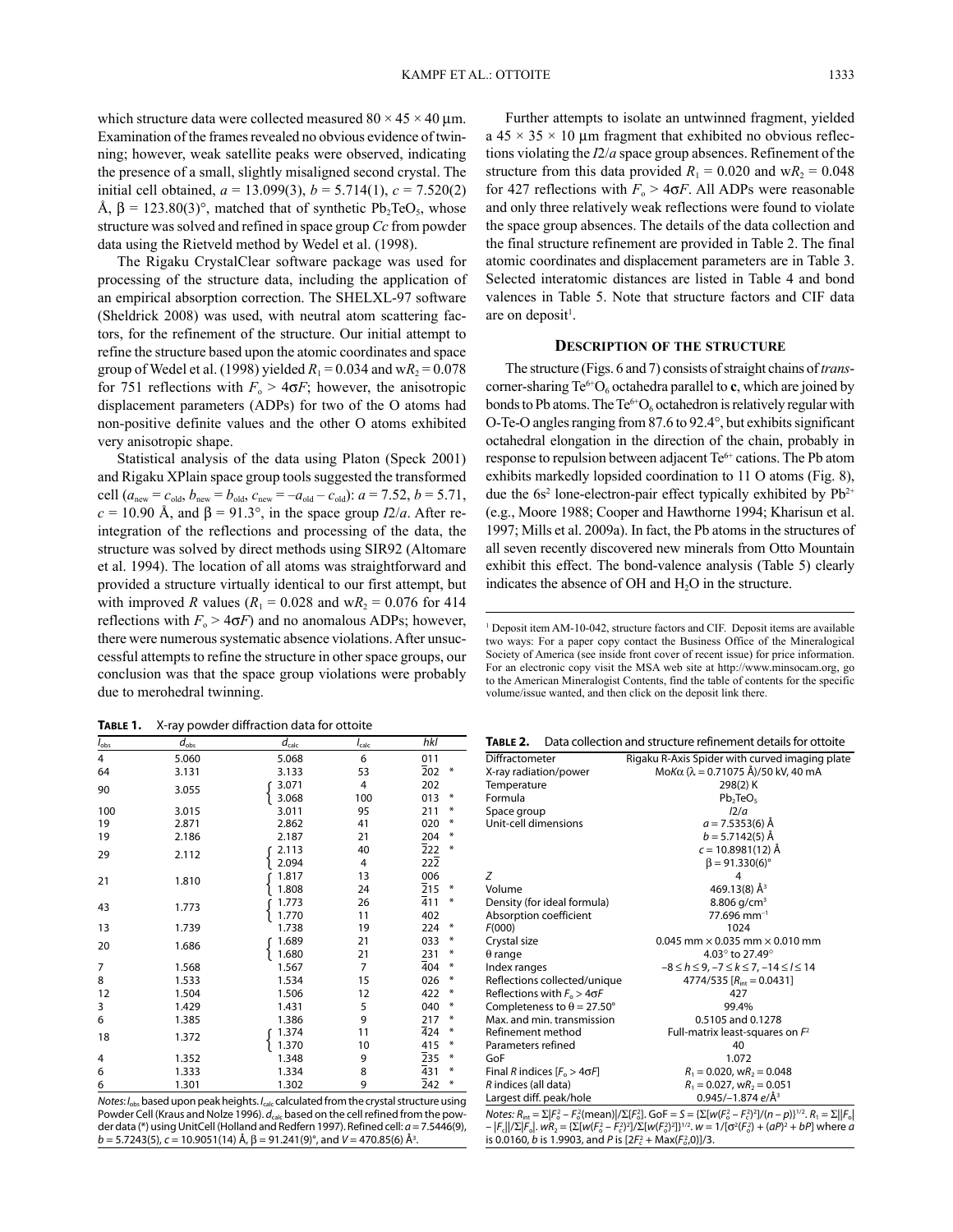**TABLE 3.** Atomic coordinates and displacement parameters (Å<sup>2</sup>) for ottoite

|                |            |            |            | $\mathbf{v}_{\alpha}$ | J۱        | U٠        | U33       | $U_{23}$    | $U_{13}$     | $U_{12}$     |
|----------------|------------|------------|------------|-----------------------|-----------|-----------|-----------|-------------|--------------|--------------|
| Pb             | 0.34125(3) | 0.00490(4) | 0.33909(2) | 0.0125(1)             | 0.0089(2) | 0.0134(2) | 0.0152(2) | 0.0012(1)   | $-0.0003(1)$ | 0.0010(1)    |
| Te             | 0.5000     | 0.5000     | 0.5000     | 0.0063(2)             | 0.0052(3) | 0.0069(3) | 0.0069(3) | 0.0007(2)   | 0.0008(2)    | $-0.0002(2)$ |
| O1             | 0.5726(6)  | 0.7973(7)  | 0.4417(5)  | 0.013(1)              | 0.010(2)  | 0.008(2)  | 0.021(3)  | 0.010(2)    | $-0.002(2)$  | $-0.002(2)$  |
| O <sub>2</sub> | 0.4653(6)  | 0.3854(8)  | 0.3373(5)  | 0.014(1)              | 0.016(2)  | 0.020(3)  | 0.006(3)  | $-0.003(2)$ | 0.000(2)     | $-0.007(2)$  |
| O <sub>3</sub> | 0.2500     | 0.6256(10) | 0.5000     | 0.010(1)              | 0.002(3)  | 0.010(3)  | 0.017(4)  | 0.000       | 0.002(3)     | 0.000        |

| TABLE 4. | Selected bond distances (A) and angles (°) for ottoite |
|----------|--------------------------------------------------------|
|----------|--------------------------------------------------------|

| $Pb-O2$      | 2.367(4)  | Te-O1 $(x2)$              | 1.899(4) |
|--------------|-----------|---------------------------|----------|
| $Pb-O1$      | 2.368(4)  | Te-O2 $(x2)$              | 1.902(5) |
| $Pb-O2$      | 2.533(5)  | Te-O3 $(x2)$              | 2.016(2) |
| $Pb-O1$      | 2.595(4)  | $<$ Te-O $>$              | 1.939    |
| $Pb-O1$      | 2.708(5)  |                           |          |
| $Pb-O3$      | 2.881(4)  | $O1$ -Te-O2 ( $\times$ 2) | 88.3(2)  |
| $Pb-O2$      | 3.036(5)  | $O1$ -Te-O2 ( $\times$ 2) | 91.7(2)  |
| $Pb-O1$      | 3.560(5)  | $O1$ -Te-O3 ( $\times$ 2) | 87.6(2)  |
| $Pb-O2$      | 3.605(5)  | $O1$ -Te-O3 ( $\times$ 2) | 92.4(2)  |
| $Pb-O2$      | 3.661(5)  | $O2$ -Te-O3 ( $\times$ 2) | 89.2(2)  |
| $Pb-O3$      | 3.817(12) | $O2$ -Te-O3 ( $\times$ 2) | 90.8(2)  |
| $<$ Pb-O $>$ | 3.012     | $<$ O-Te-O $>$            | 90.0     |

**Table 5.** Bond valence analysis for ottoite. Values are expressed in valence units.

| "                            |                              |                                         |       |
|------------------------------|------------------------------|-----------------------------------------|-------|
| O1                           | Ο2                           | O3                                      | Sum   |
| 0.438 0.275                  | 0.438 0.312                  | $0.154 \times 2\sqrt{ }$                |       |
| 0.219 0.038                  | 0.112 0.035                  | $0.023 \times 2$                        | 2.075 |
|                              | 0.031                        |                                         |       |
| $1.050 \times 2 \rightarrow$ | $1.041 \times 2 \rightarrow$ | $0.765 \times 2 \downarrow \rightarrow$ | 5.713 |
| 2.020                        | 1.971                        | 1.883                                   |       |
|                              |                              |                                         |       |

*Notes:* Multiplicity is indicated by ×→↓; Pb<sup>2+</sup>-O bond strengths from Krivovichev and Brown (2001); Te<sup>6+</sup>-O bond strengths from Brown and Altermatt (1985).

As noted above, the structure of synthetic  $Pb_2TeO_5$  was solved from powder data by Wedel et al. (1998). There is little doubt that the structures of ottoite and synthetic  $Pb_2TeO_5$  are the same and that the cell and space group reported by Wedel et al. (1998) are in error. Their structure solution provides the same structural topology as ours, but significantly different bond distances and angles. The differences can be attributed both to the lower reliability of structure refinement from powder data and the wrong choice of cell and space group by Wedel et al. (1998).

A corner-sharing chain of  $Te^{6+}O_6$  octahedra is found in only one other mineral, housleyite (Kampf et al. 2010b); however, in housleyite the chain is made up of two distinct octahedra and the shared octahedral corners alternate between *cis* and *trans* configuration. Also, the chains in housleyite are linked into sheets by sharing edges and corners with  $CuO<sub>6</sub>$  octahedra.

#### **compARison with GiRdite**

The powder X-ray diffraction pattern of ottoite is quite similar to that of girdite, one of four new tellurium oxysalt minerals described from the Grand Central mine, Tombstone, Arizona, by Williams (1979). The girdite pattern has a few small extra peaks to that of ottoite and the matching peaks are generally shifted to slightly higher angles. The formula  $H_2Pb_3(Te^{4+}O_3)$  $Te^{6+}O_6$  was provided based upon wet chemical analyses and water determination. Girdite was described as occurring in dense, chalky spherules with a "hint" of a crystalline druse on the surface. The spherules were noted to closely resemble those of oboyerite, one of the other new minerals described in the same paper. One "exceptional" specimen of girdite provided bow-tie



**fiGuRe 6.** Structure of ottoite viewed along **b** showing the corner-sharing chains of TeO<sub>6</sub> octahedra parallel to **a**. Pb atoms are shown as spheres.

aggregates of slender tapered prisms. From rotation and Weissenberg photographs on a small crystal fragment, Williams reported a monoclinic unit cell with  $a = 6.241$ ,  $b = 5.686$ ,  $c = 8.719$  Å, and  $\beta = 91^{\circ}41'$ . Optical determinations in S-Se melts, also on crystal fragments, yielded the indices of refraction:  $\alpha$  = 2.44,  $\beta$  $= 2.47$ , and  $\gamma = 2.48$ . The density measured by Berman balance, presumably on the spherules, was  $5.5(2)$  g/cm<sup>3</sup> compared to a calculated density  $(Z = 1)$  of 5.49 g/cm<sup>3</sup>.

To further investigate the relationship between ottoite and girdite, we obtained a sample of girdite from Richard Thomssen, which had been provided to him by S.A. Williams, and a sample of type girdite from The Natural History Museum, London (BM1980,539). Both samples fit the description of girdite as dense spherules coated with a thin crystalline druse. No distinct crystals or bow-tie aggregates are present on either sample.

Powder X-ray diffraction (PXRD) on the spherules provided a pattern more consistent with oboyerite than either girdite or ottoite. PXRD on a carefully separated sample of the crystalline crust yielded a pattern consistent with ottoite. Examination of the interior of the spherules by SEM-EDS indicated the likelihood that two phases are present. Electron microprobe analyses provided widely varying Pb:Te ratios from 1.12:1 to 1.67:1 with the average of the analyses: PbO  $61.96$  wt% and TeO<sub>3</sub> 32.54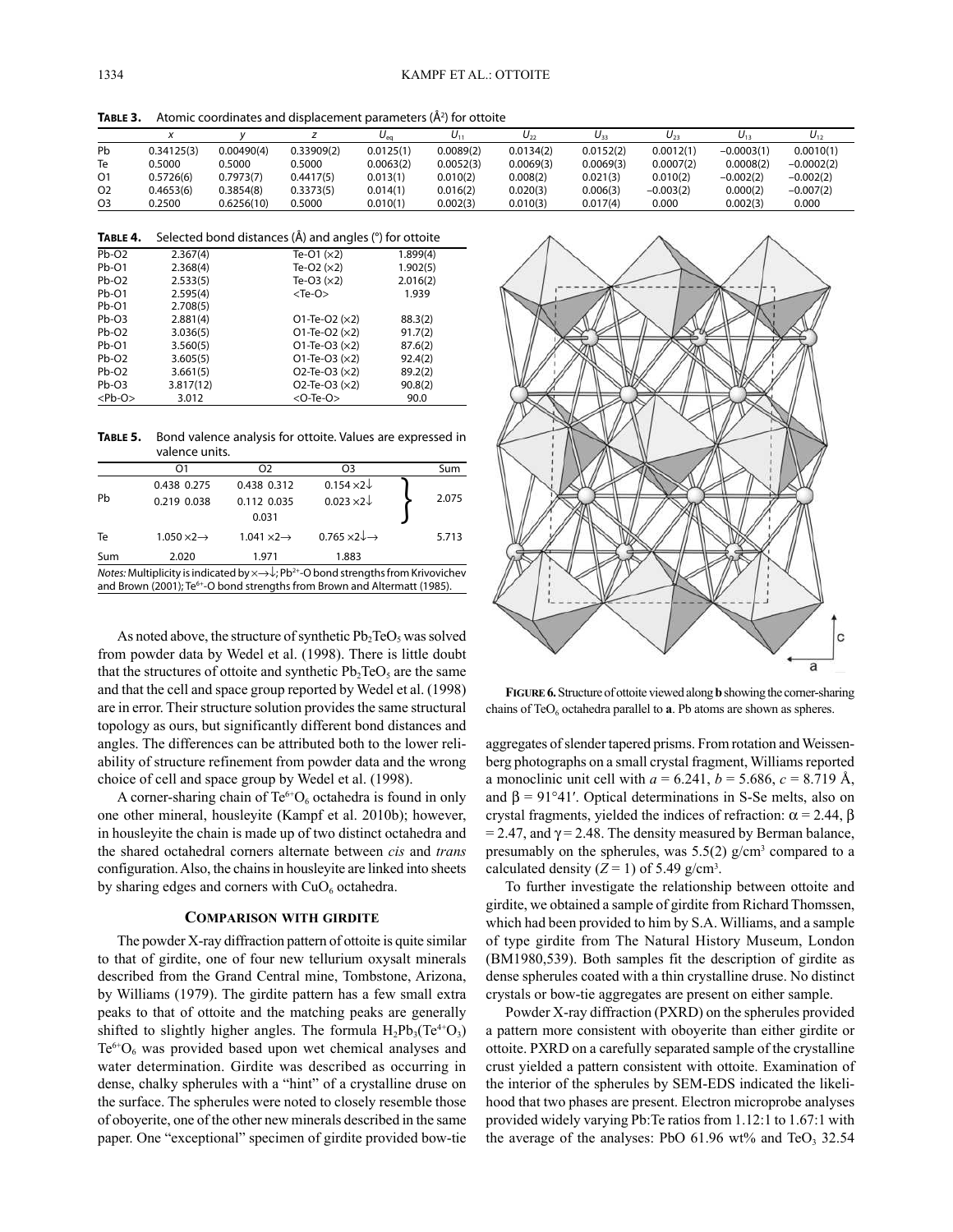

**fiGuRe 7.** Structure of ottoite viewed along **a**, looking down the corner-sharing chains of  $TeO<sub>6</sub>$  octahedra. Pb atoms are shown as spheres.



**fiGuRe 8.** Coordination of the Pb atom in ottoite. The lopsided distribution of bond lengths is attributable to the localization of the lone-pair electrons. Bond lengths are given in angstroms.

wt%, total 96.50 wt%, very similar to the analyses reported by Williams (1979) and with Pb:Te close to 1.5:1. By comparison, Pb:Te for ottoite is ideally 2:1 and for oboyerite 1.2:1.

Taken at face value, the only data reported by Williams (1979) for girdite that are similar to those for ottoite are the PXRD data, although the *b* cell length and β angle also are similar. It seems plausible that Williams based his description of girdite on data obtained from at least two and possibly three different phases, one of which may correspond to ottoite. His chemical analyses were conducted on the spherules, which may have been oboyerite, and which, in turn, may actually be a mixture itself. His PXRD may have been conducted on the crystals, rather than the spherules, and the crystals may correspond to ottoite; however, two lines of evidence argue against it: (1) there seems to be no obvious way to obtain his *a* and *c* cell parameters from a transformation of the ottoite cell, and (2) the average of the indices of refraction reported by Williams for the girdite crystals, 2.463, provides a very poor Gladstone-Dale compatibility of –0.154 based on the formula, cell, and calculated density of ottoite.

#### **AcKnowledGments**

Pier F. Zanazzi, an anonymous reviewer, Technical Editor Ronald C. Peterson, and Associate Editor G. Diego Gatta are thanked for helpful comments on the manuscript and especially for suggestions regarding the crystal-structure refinement. Michael Rumsey is thanked for making available fragments from the type specimen of girdite in The Natural History Museum, London. Richard Thomssen is thanked for the loan of another specimen of girdite. The microprobe analyses were supported by a grant to the California Institute of Technology from the Northern California Mineralogical Association. The remainder of this study was funded by the John Jago Trelawney Endowment to the Mineral Sciences Department of the Natural History Museum of Los Angeles County.

#### **RefeRences cited**

- Altomare, A., Cascarano, G., Giacovazzo, C., Guagliardi, A., Burla, M.C., Polidori, G., and Camalli, M. (1994) SIR92—a program for automatic solution of crystal structures by direct methods. Journal of Applied Crystallography, 27, 435.
- Brown, I.D. and Altermatt, D. (1985) Bond-valence parameters from asystematic analysis of the inorganic crystal structure database. Acta Crystallographica, B41, 244–247.
- Cooper, M. and Hawthorne, F.C. (1994) The crystal structure of wherryite,  $Pb_7Cu_2(SO_4)_4(SiO_4)_2(OH)_2$ , a mixed sulfate-silicate with  $[{}^{[6]}M(TO_4)_2\Phi]$  chains. Canadian Mineralogist, 32, 373–380.
- Crowley, J.A. (1977) Minerals of the Blue Bell mine, San Bernardino County, California. Mineralogical Record, 8, 494–496 and 518.
- Dowty, E. (2008) SHAPE, version 7.2. Shape Software, Kingsport, Tennessee, U.S.A.
- Grose, L. (1959) Structure and petrology of the northeast part of the Soda Mountains, San Bernardino County, California. Geological Society of America Bulletin, 70, 1509–1547.
- Grundler, P., Brugger, J., Meisser, N., Ansermet, S., Borg, S., Etschmann, B., Testemale, D., and Bolin, T. (2008) Xocolatlite,  $Ca<sub>2</sub>Mn<sub>2</sub><sup>4+</sup>Te<sub>2</sub>O<sub>12</sub>·H<sub>2</sub>O$ , a new tellurate related to kuranakhite: Description and measurement of Te oxidation state by XANES spectroscopy. American Mineralogist, 93, 1911–1920.
- Holland, T.J.B. and Redfern, S.A.T. (1997) Unit cell refinement from powder diffraction data; the use of regression diagnostics. Mineralogical Magazine, 61, 65–77.
- Housley, R.M. (1997) Recent discoveries of tlalocite, kuksite, and other rare minerals from the Blue Bell Mine, San Bernardino County, California. San Bernardino County Museum Association Quarterly, 44, 9–12.
- Kampf, A.R., Rossman, G.R., and Housley, R.M. (2009) Plumbophyllite, a new species from the Blue Bell claims near Baker, San Bernardino County, California. American Mineralogist, 94, 1198–1204.
- Kampf, A.R., Housley, R.M., and Marty, J. (2010a) Lead-tellurium oxysalts from Otto Mountain near Baker, California: III. Thorneite,  $Pb_6(Te_2O_{10})(CO_3)$  $Cl<sub>2</sub>(H<sub>2</sub>O)$ , the first mineral with edge-sharing tellurate dimers. American Mineralogist, 95, in press.
- Kampf, A.R., Marty, J., and Thorne, B. (2010b) Lead-tellurium oxysalts from Otto Mountain near Baker, California: II. Housleyite, Pb<sub>6</sub>CuTe<sub>4</sub>O<sub>18</sub>(OH)<sub>2</sub>, a new mineral with Cu-Te octahedral sheets. American Mineralogist, 95, 1337–1342.
- Kampf, A.R., Mills, S.J., Housley, R.M., Marty, J., and Thorne, B. (2010c) Lead-tellurium oxysalts from Otto Mountain near Baker, California: IV. Markcooperite,  $Pb_2( UO_2)TeO_6$ , the first natural uranyl tellurate. American Mineralogist, 95, in press.
- (2010d) Lead-tellurium oxysalts from Otto Mountain near Baker, California: V. Timroseite,  $Pb_2Cu_5^{2+}(Te^{6+}O_6)_2(OH)_2$ , and paratimroseite,  $Pb_2Cu_4^{2+}(Te^{6+}O_6)_2(H_2O)_2$ , new minerals with edge-sharing Cu-Te octahedral chains. American Mineralogist, 95, in press.

(2010e) Lead-tellurium oxysalts from Otto Mountain near Baker, Cali-